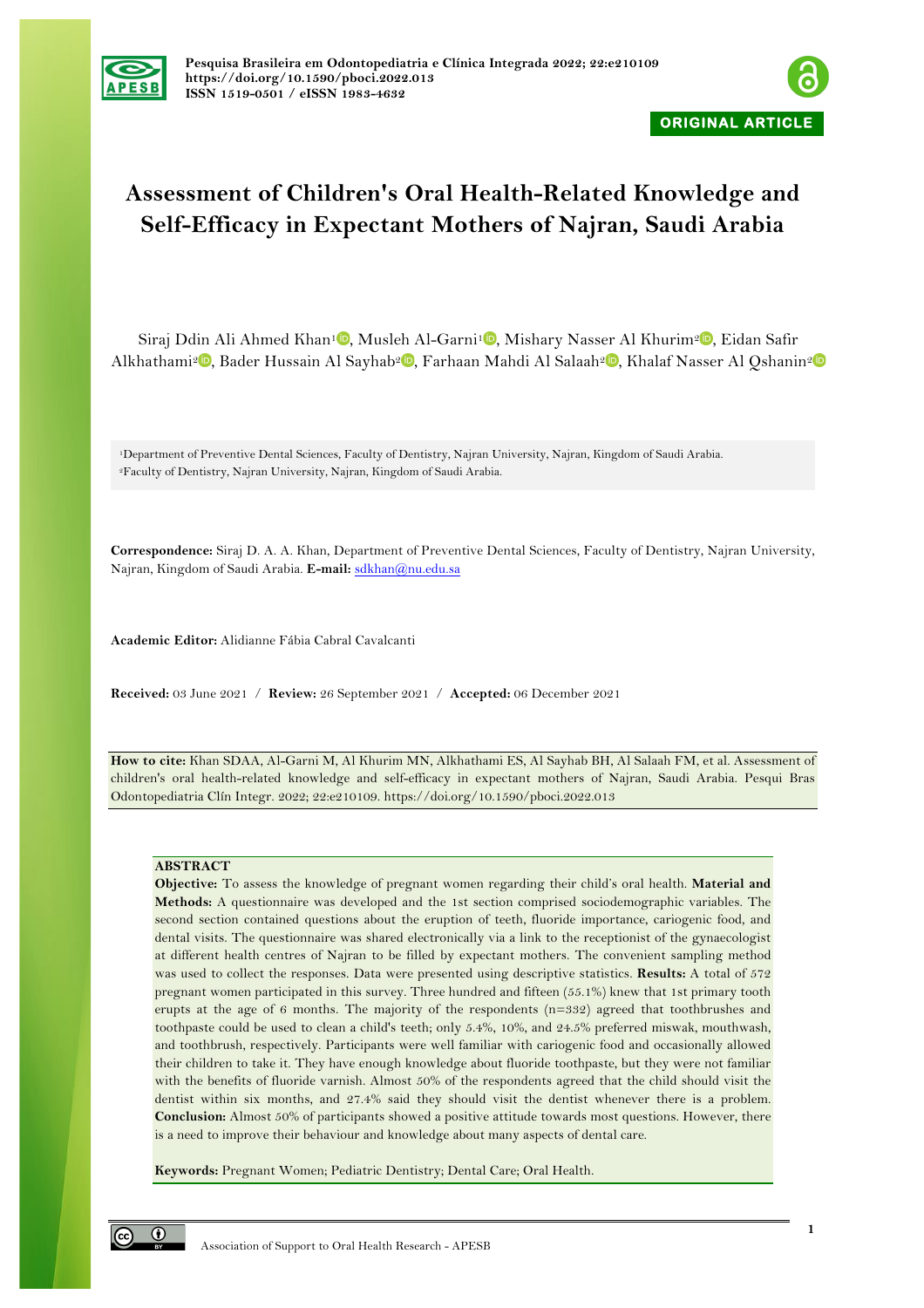## **Introduction**

The essential component of general health is good oral health which plays an important role in the life of a child. Among pertinent oral health problems, dental caries is one that is universally present and commonly affects children. In most developing countries, there are abrupt lifestyle changes; specifically, dietary habits lead to a rise in the levels of dental caries. Various middle east countries also demonstrated a high prevalence of dental caries [1,2]. Early childhood caries (ECC) is a very common disease that continuously affects children around the globe, but children in developing countries are particularly vulnerable [3]. ECC is defined as the presence of missing (due to caries), decayed (cavitated or non-cavitated lesions), or filled tooth surfaces in any primary tooth of children under the age of 6 years [4]. It has a devastating effect on esthetic, general health, development, self-esteem, and speech, thus affecting children's oral health-related quality of life [5].

On-demand day-time bottle feeding for a prolonged duration, nocturnal bottle-feeding or breastfeeding, consumption of dried fruit and fruit juices between meals after the age of 12 months have all been linked to ECC [6]. In addition, it has been proved that unrestricted and prolonged milk feeding impacts the development and progression of caries [7]. Though frequent intake of beverages and sugary foods, improper health services, and poor hygiene are important factors for dental caries, one cannot deny the role of parents' behavior and knowledge regarding children's oral health [8].

It is a great task for mothers to care about their children's health as they spend most of the time with them, so they acquire healthy behavior and diet from them [1]. Besides that, maternal genetic and environmental factors also influence children's oral health. Therefore, parents' behavior, knowledge, and perception regarding oral health are important for the prevention of children's dental diseases [9]. Unfortunately, it has been reported that the behavior and knowledge of Indonesian mothers towards care of oral health are still low. Only one-third of them were aware of pregnancy and oral health relationships [10]. Evidence of research also suggested that many women during pregnancy do not receive or seek any dental care regarding education and prevention [11]. It has been concluded by Adeniyi et al. that women of British Columbia supported the view that education about oral care should be included in parental visits. However, due to financial problems, only a few women visit their dentists during pregnancy  $\lceil 12 \rceil$ . There is a correlation between a mother's socioeconomic status and education and ECC prevalence [13]. So it is understandable that infants' oral health is greatly dependent on mothers' ability and motivation required for oral care [14]. Parents' support and involvement are necessary for young children to maintain good oral health [15]. Currently, pediatric dentistry is focused largely on the health of children and pregnant women. Nevertheless, to promote child oral health, the early insertion of those responsible for orientation programs regarding healthy eating and hygiene habits is crucial to prevent oral diseases [16].

The incidence of ECC can be reduced by targeting expectant mothers  $\lceil 17 \rceil$ . Although there are many reports addressing the oral health-related knowledge of the mother/ parents of preschool children [18,19] very few have studied the knowledge of expectant women. The purpose of this survey is to assess the knowledge and behavior of pregnant women towards the oral health of their children.

## **Material and Methods**

#### Study Design and Ethical Clearance

This cross-sectional study was approved by the Scientific Research Ethical Committee of Najran University (Reference No. 442-40-38372-DS). The main purpose of the survey was explained to the participants, and their consent was taken.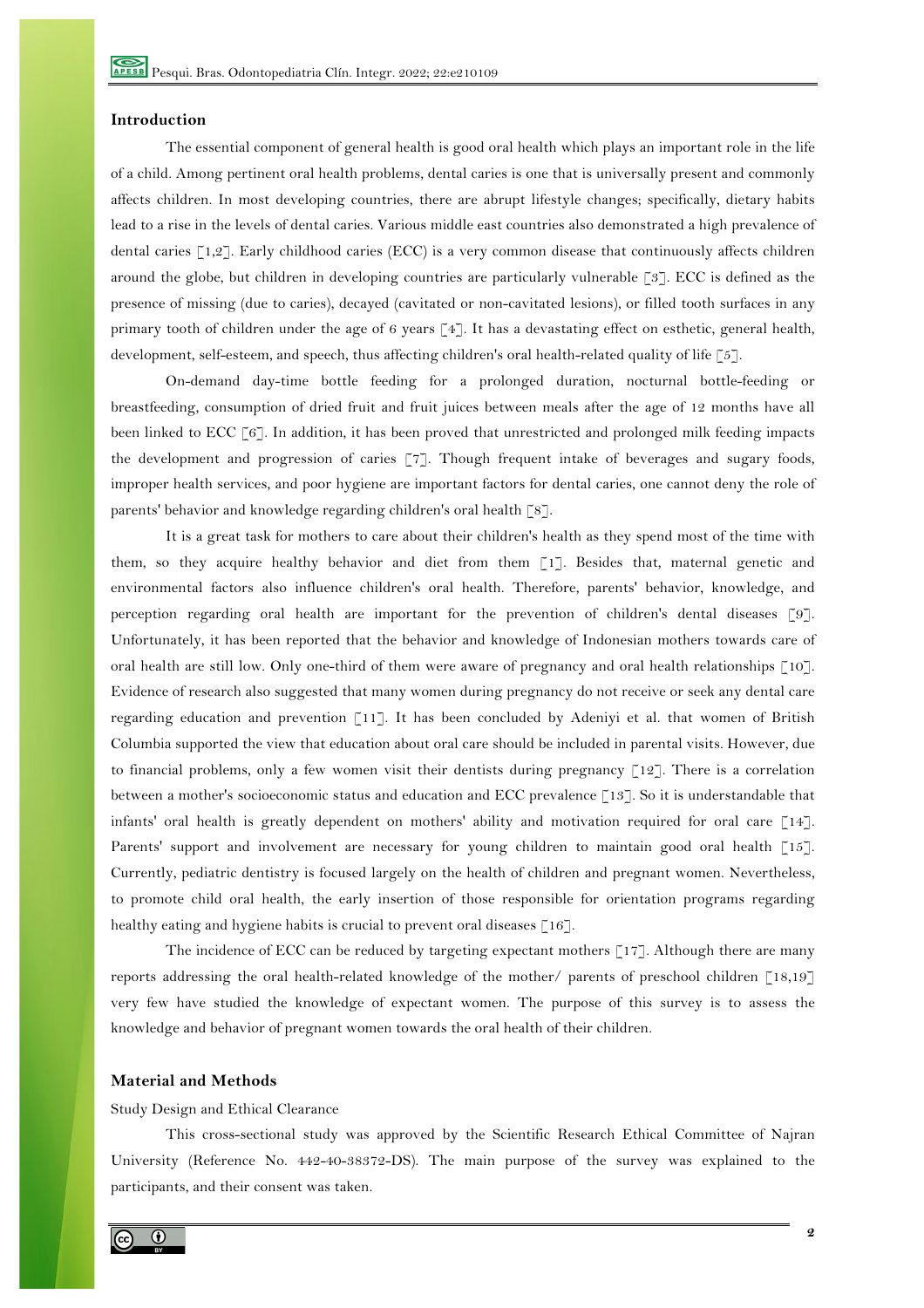# Data Collection

A questionnaire was developed based on a review of literature, professional experiences and previous studies [1,2,13]. 1st section of the questionnaire was comprised of demographic details or respondents, e.g., age, nationality, education level and the number of children they have. 2<sup>nd</sup> section contained questions about the eruption of teeth, fluoride importance, cariogenic food and dental visits. The questionnaire was shared electronically via a link to the receptionist of the gynaecologist at different health centres of Najran to be filled by expectant mothers. The convenient sampling method was used to collect the responses.

#### Data Analysis

Data were presented using descriptive statistics. Analyzes were performed with IBM SPSS Statistics software version 20.0 (IBM Corp., Armonk, NY, USA).

## **Results**

Among 572 participants, 532 were Saudi nationals, and others were none Saudi nationals. Seventynine were non-educated, and 41 were postgraduate. In addition, 3.8% had no child before and 21.9% had for or more than four children (Table 1).

| <b>Variables</b>       | Categories        | N   | %    |
|------------------------|-------------------|-----|------|
| Age (Years)            | $\leq 25$         | 115 | 20.1 |
|                        | 26-30             | 187 | 32.7 |
|                        | $31 - 35$         | 125 | 21.9 |
|                        | 36-40             | 69  | 12.1 |
|                        | $\geq 41$         | 76  | 13.3 |
| Nationality            | Saudi             | 542 | 94.8 |
|                        | Non-Saudi         | 30  | 5.2  |
| <b>Education Level</b> | Non-Educated      | 79  | 13.8 |
|                        | Primary Education | 226 | 39.5 |
|                        | Graduate          | 226 | 39.5 |
|                        | Postgraduate      | 41  | 7.2  |
| Number of Children     | No Child          | 22  | 3.8  |
|                        | 1 Child           | 106 | 18.5 |
|                        | 2 Child           | 175 | 30.6 |
|                        | 3 Child           | 144 | 25.2 |
|                        | $\geq$ 4 Child    | 125 | 21.9 |

**Table 1. Distribution of respondents according to age, nationality, education and number of children.**

Three hundred and fifteen (55.1%) participants out of 572 knew that 1st primary tooth erupts at the age of 6 months, and 121 (21.2%) were aware that permanent tooth erupts after the age of 6 years. Only 7.2% said that teeth cleaning should start after birth, while 36.4% said it should start at 6 years (Table 2). The majority of the respondents (n=332) agreed that toothbrushes and toothpaste could be used to clean a child's teeth; only 5.4%, 10%, and 24.5% preferred miswak, mouthwash, and toothbrush, respectively. Two hundred fifty-one participants knew that teeth should be cleaned twice a day, and 135 said that teeth should be cleaned after every meal (Table 2).

| Table 2. Knowledge about first tooth eruption and cleaning of teeth. |                        |     |      |  |  |
|----------------------------------------------------------------------|------------------------|-----|------|--|--|
| <b>Ouestions</b>                                                     | <b>Categories</b>      |     | %    |  |  |
| Primary Tooth Erupts                                                 | At the age of 6 months | 315 | 55.1 |  |  |
|                                                                      | At the age of 1-year   | 201 | 35.1 |  |  |

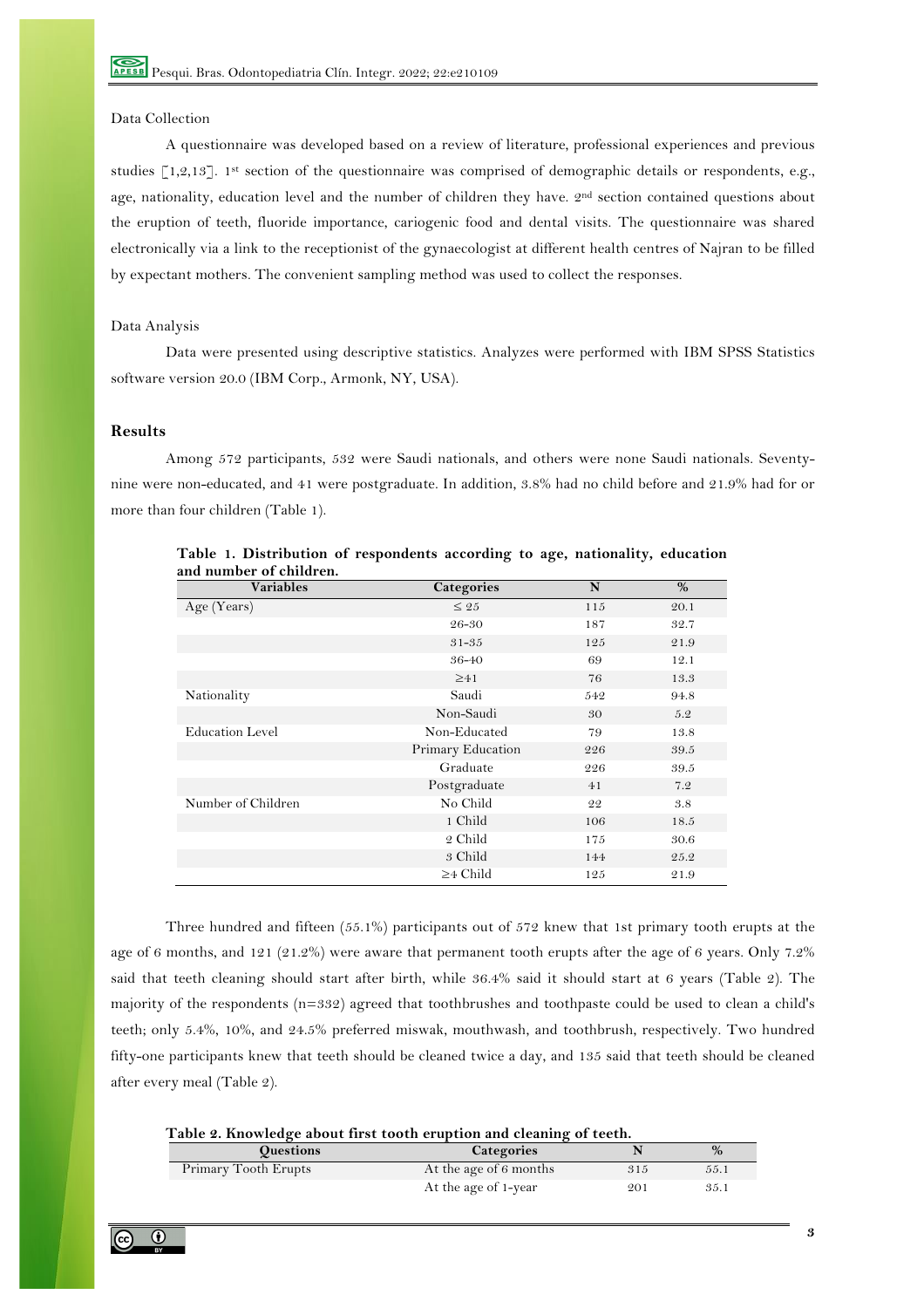|                                       | After the age of 1-year   | 56  | 9.8  |
|---------------------------------------|---------------------------|-----|------|
| Permanent Tooth Erupts                | At the age of 1-year      | 121 | 21.2 |
|                                       | At the age of 6 years     | 251 | 43.9 |
|                                       | After the age of 6 years  | 200 | 35.0 |
| Age to Start Cleaning the Mouth       | After birth               | 41  | 7.2  |
|                                       | At the age of 1 year      | 189 | 33.0 |
|                                       | At the age of 6 years     | 208 | 36.4 |
|                                       | After the age of 6 years  | 134 | 23.4 |
| Child's Teeth can be Cleaned by Using | Toothbrush                | 140 | 24.5 |
|                                       | Toothbrush and toothpaste | 332 | 58.0 |
|                                       | Mouthwash                 | 57  | 10.0 |
|                                       | Miswak                    | 31  | 5.4  |
|                                       | Others                    | 12  | 2.1  |
| Frequency to Clean the Teeth of Child | Once a day                | 186 | 32.5 |
|                                       | Twice a day               | 251 | 43.9 |
|                                       | After each meal           | 135 | 23.6 |

Only 39.2% of the participants were aware of the importance of fluoride for teeth, and 39.5% were not sure. A total of 36.5% of the respondents did not know the amount of fluoride in toothpaste and 184 women had knowledge about fluoride amount (Table 3).

| <b>Ouestions</b>                                     |        | N   | $\%$ |
|------------------------------------------------------|--------|-----|------|
| Knowledge About Importance of Fluoride for Teeth     | Yes    | 224 | 39.2 |
|                                                      | No     | 122 | 21.3 |
|                                                      | May be | 226 | 39.5 |
| Knowledge About Amount of Fluoride in the Toothpaste | Yes    | 184 | 32.2 |
|                                                      | No     | 209 | 36.5 |
|                                                      | May be | 179 | 31.3 |

Many participants (90%) considered chocolates as cariogenic. However, most participants did not consider bread, fruits, and vegetables as cariogenic food items (Table 4). A total of 47.6% said that they allow their kids to take cariogenic food items occasionally, 19.1% said frequently, while 33.4% allow rarely. From the response about cariogenic food, it has been observed that graduated mothers had more knowledge than others (Table 4).

## **Table 4. Relationship between knowledge about cariogenic food for teeth and education level.**

| Cariogenic Food |                    | <b>Education Level</b> |            |            |              | Total<br>p-value |          |  |
|-----------------|--------------------|------------------------|------------|------------|--------------|------------------|----------|--|
|                 |                    | Non-Educated           | Primary    | Graduate   | Postgraduate |                  |          |  |
|                 |                    |                        | Education  |            |              |                  |          |  |
|                 |                    | $N$ $(\%)$             | $N$ $(\%)$ | $N$ $(\%)$ | $N$ (%)      | $N$ $(\%)$       |          |  |
| Chocolates      | N <sub>o</sub>     | 19(3.3)                | 16(2.8)    | 17(3.0)    | 5(0.9)       | 57(10.0)         | $0.000*$ |  |
|                 | Yes                | 60(10.5)               | 210(36.7)  | 209(36.5)  | 36(6.3)      | 515(90.0)        |          |  |
| <b>Biscuits</b> | $\overline{N}_{O}$ | 35(6.1)                | 91(15.9)   | 92(16.1)   | 25(4.4)      | 243 (42.5)       | 0.086    |  |
|                 | Yes                | 44(7.7)                | 135(23.6)  | 134(23.4)  | 16(2.8)      | 329(57.5)        |          |  |
| Chips           | No                 | 33(5.8)                | 114(19.9)  | 122(21.3)  | 22(3.8)      | 291 (50.9)       | 0.304    |  |
|                 | Yes                | 46(8.0)                | 112(19.6)  | 104(18.2)  | 19(3.3)      | 281(49.1)        |          |  |
| <b>Breads</b>   | No                 | 47(8.2)                | 163(28.5)  | 173(30.2)  | 36(6.3)      | 419(73.3)        | $0.004*$ |  |
|                 | Yes                | 32(5.6)                | 63(11.0)   | 53(9.3)    | 5(0.9)       | 153(26.7)        |          |  |
| Fruits          | No                 | 73(12.8)               | 211 (36.9) | 220(38.5)  | 41(7.2)      | 545(95.3)        | 0.058    |  |
|                 | Yes                | 6(1.0)                 | 15(2.6)    | 6(1.0)     | 0(0.0)       | 27(4.7)          |          |  |
| Vegetables      | N <sub>o</sub>     | 76(13.3)               | 222(38.8)  | 224(39.2)  | 41(7.2)      | 563(98.4)        | 0.269    |  |
|                 | Yes                | 3(0.5)                 | 4(0.7)     | 2(0.3)     | 0(0.0)       | 9(1.6)           |          |  |

\*Statistically Significant.

 $\mathbf{r}$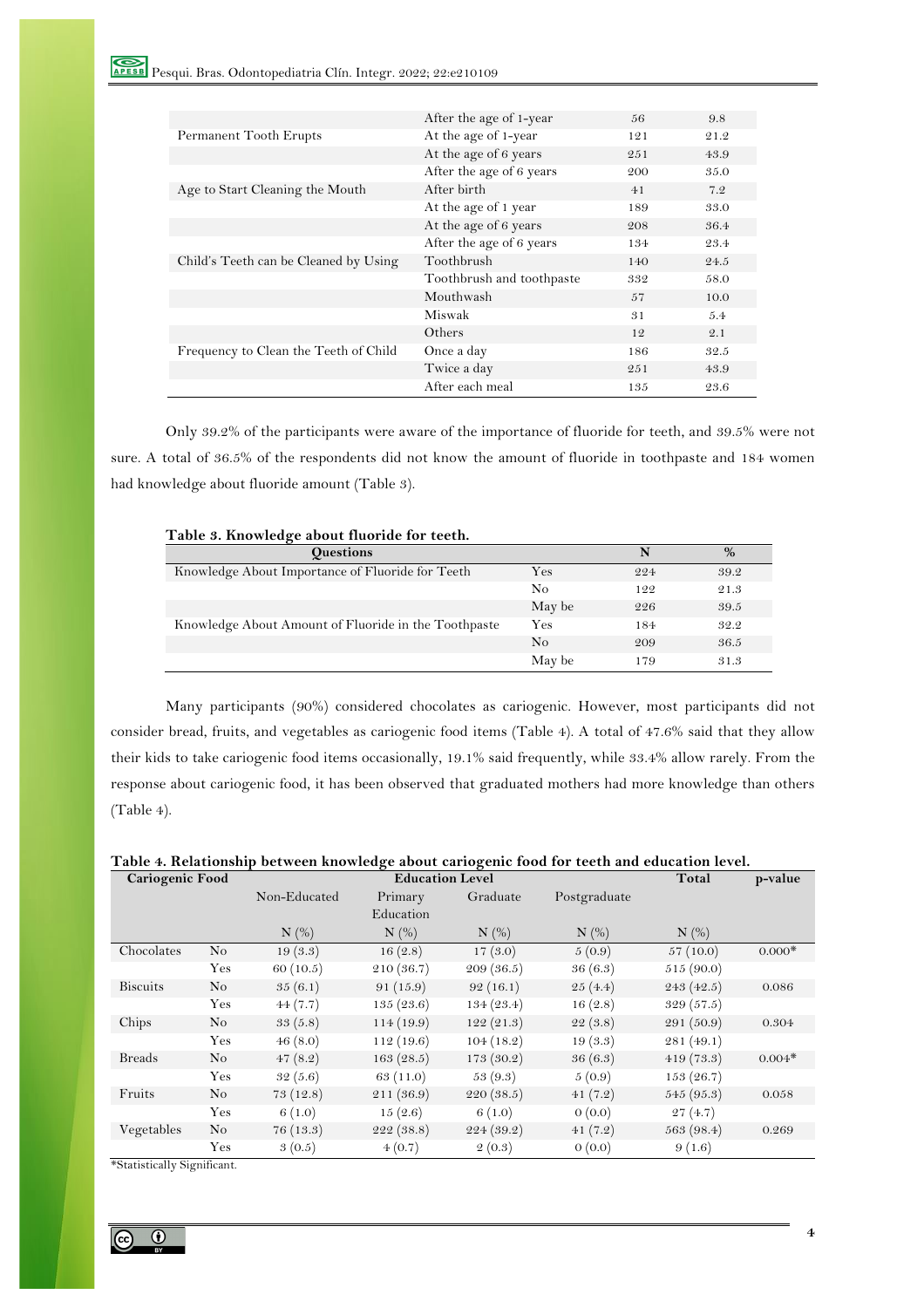Fluoride toothpaste and sugar-free diet were chosen by 74.5% and 43.2% participants respectively as aids for preventing tooth decay, while 84.6% did not consider dental floss in it (Table 5). Fluoride toothpaste was considered by most educated mothers as an aid for prevention. However, dental floss and fluoride varnish knowledge were very low even in educated participants (Table 5).

| Table 5. Relationship between knowledge about aids for prevention of tooth decay and education level. |                |            |            |                        |              |            |          |
|-------------------------------------------------------------------------------------------------------|----------------|------------|------------|------------------------|--------------|------------|----------|
|                                                                                                       |                |            |            | <b>Education Level</b> |              | Total      | p-value  |
| Method                                                                                                |                | Non-       | Primary    | Graduate               | Postgraduate |            |          |
|                                                                                                       |                | Educated   | Education  |                        |              |            |          |
|                                                                                                       |                | $N$ $(\%)$ | $N$ $(\%)$ | $N$ $(\%)$             | $N$ $(\%)$   | $N$ $(\%)$ |          |
| Fluoridated Toothpaste                                                                                | No             | 24(4.2)    | 53(9.3)    | 56(9.8)                | 13(2.3)      | 146(25.5)  | 0.497    |
|                                                                                                       | Yes            | 55(9.6)    | 173(30.2)  | 170 (29.7)             | 28 (4.9)     | 426(74.5)  |          |
| Fluoride Supplement                                                                                   | No             | 43(7.5)    | 153(26.7)  | 193(33.7)              | 34(5.9)      | 423(74.0)  | $0.000*$ |
|                                                                                                       | Yes            | 36(6.3)    | 73(12.8)   | 33(5.8)                | 7(1.2)       | 149(26.0)  |          |
| Fluoride Varnish                                                                                      | N <sub>o</sub> | 59(10.3)   | 180(31.5)  | 191(33.4)              | 35(6.1)      | 465(81.3)  | 0.198    |
|                                                                                                       | Yes            | 20(3.5)    | 46(8.0)    | 35(6.1)                | 6(1.0)       | 107(18.7)  |          |
| Sugar-Free Diet                                                                                       | $\rm No$       | 45(7.9)    | 131(22.9)  | 124(21.7)              | 25(4.4)      | 325(56.8)  | 0.859    |
|                                                                                                       | Yes            | 34(5.9)    | 95(16.6)   | 102(17.8)              | 16(2.8)      | 247(43.2)  |          |
| Sugar-Free Chewing Gums                                                                               | No             | 62(10.8)   | 186(32.5)  | 186(32.5)              | 39(6.8)      | 473(82.7)  | 0.141    |
|                                                                                                       | Yes            | 17(3.0)    | 40(7.0)    | 40(7.0)                | 2(0.3)       | 99(17.3)   |          |
| Dental Floss                                                                                          | No             | 72(12.6)   | 192(33.6)  | 183(32.0)              | 37(6.5)      | 484(84.6)  | 0.116    |
|                                                                                                       | Yes            | 7(1.2)     | 34(5.9)    | 43(7.5)                | 4(0.7)       | 88 (15.4)  |          |

\*Statistically Significant.

Almost 50% of the respondents agreed that the child should visit the dentist within six months, and 27.4% said they should visit the dentist whenever there is a problem. In addition, 43.4% of participants visited the dentist last time before 1-6 months, and 127 visited more than a year ago. Treatment was the reason for visiting the dentist for 40.9% of the participants and 31.8% visited for a routine check-up (Table 6).

| <b>Questions</b>                                    | <b>Responses</b>                  | N   | $\%$ |
|-----------------------------------------------------|-----------------------------------|-----|------|
| Frequency of child's visit to the dentist should be | Within 6 months                   | 287 | 50.2 |
|                                                     | Within a year                     | 128 | 22.4 |
|                                                     | Whenever there is dental problems | 157 | 27.4 |
| Visit to the dentist last time                      | Before 1-6 months                 | 248 | 43.4 |
|                                                     | Before a year                     | 197 | 34.4 |
|                                                     | More than a year                  | 127 | 22.2 |
| The reason for your last dental visit               | Follow up                         | 156 | 27.3 |
|                                                     | Routine check-up                  | 182 | 31.8 |
|                                                     | Treatment                         | 234 | 40.9 |

|  |  | Table 6. Distribution of respondents regarding knowledge about dental visit. |  |  |  |  |  |
|--|--|------------------------------------------------------------------------------|--|--|--|--|--|
|--|--|------------------------------------------------------------------------------|--|--|--|--|--|

Educated participants were more aware of teeth eruption. There is a significant relationship between knowledge of permanent tooth eruption and education level. The relationship of education with knowledge of fluoride importance and teeth cleaning is significant (Table 7).

| Table 7. Relationship between knowledge about tooth eruption and education level and fluoride. |  |  |
|------------------------------------------------------------------------------------------------|--|--|
|                                                                                                |  |  |

|                                |                  | <b>Education Level</b> |                                  |           |                                      |            | p-value  |
|--------------------------------|------------------|------------------------|----------------------------------|-----------|--------------------------------------|------------|----------|
|                                | <b>Questions</b> | Non-                   | Primary                          | Graduate  | Postgraduate                         |            |          |
|                                |                  | Educated               | Education                        |           |                                      |            |          |
|                                |                  | $N$ $(\%)$             | $N$ $\left(\frac{\%}{\%}\right)$ | N(%)      | $N$ $\left(\frac{\%}{\alpha}\right)$ | $N$ $(\%)$ |          |
| Age for Primary Tooth Eruption |                  |                        |                                  |           |                                      |            |          |
| At the age of 6 months         |                  | 52(9.1)                | 123(21.5)                        | 119(20.8) | 21(3.7)                              | 315(55.1)  | $0.025*$ |
| At the age of 1-year           |                  | 17(3.)                 | 82(14.3)                         | 86 (15.0) | 16(2.8)                              | 201(35.1)  |          |
|                                |                  |                        |                                  |           |                                      |            |          |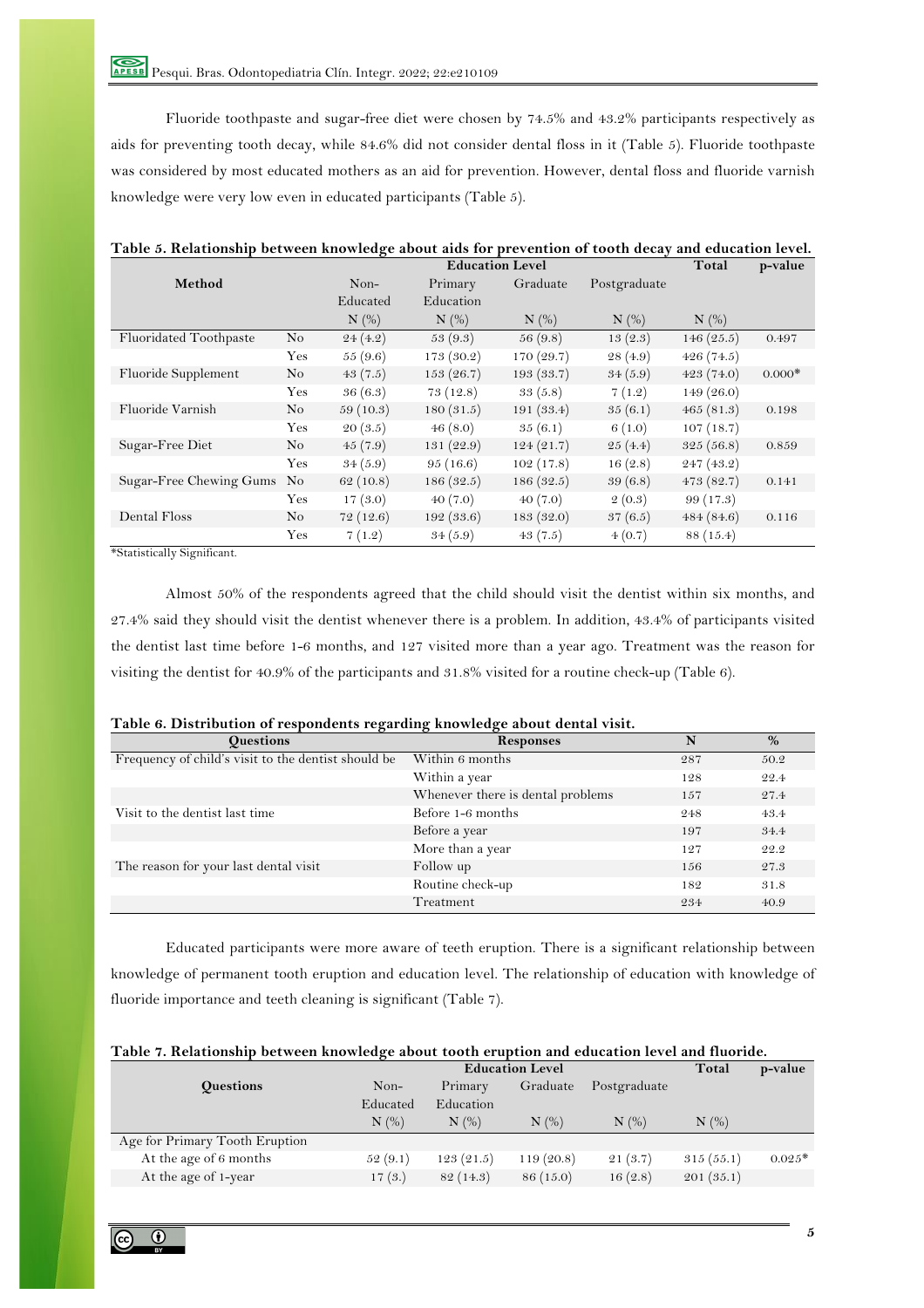Pesqui. Bras. Odontopediatria Clín. Integr. 2022; 22:e210109

| After the age of 1-year                                  | 10(1.7) | 21(3.7)   | 21(3.7)   | 4(0.7)  | 56 (9.8)  |          |
|----------------------------------------------------------|---------|-----------|-----------|---------|-----------|----------|
| Age for Permanent Tooth Eruption                         |         |           |           |         |           |          |
| At the age of 6 months                                   | 32(5.6) | 51(8.9)   | 32(5.6)   | 6(1.0)  | 121(21.2) | $0.000*$ |
| At the age of 1-year                                     | 30(5.2) | 106(18.5) | 100(17.5) | 15(2.6) | 251(43.9) |          |
| After the age of 1-year                                  | 17(3.0) | 69(12.1)  | 94(16.4)  | 20(3.5) | 200(35.0) |          |
| Knowledge About Importance of Fluoride for Teeth         |         |           |           |         |           |          |
| Yes                                                      | 16(2.8) | 83 (14.5) | 105(18.4) | 20(3.5) | 224(39.2) | $0.000*$ |
| N <sub>o</sub>                                           | 33(5.8) | 54(9.4)   | 28(4.9)   | 7(1.2)  | 122(21.3) |          |
| May be                                                   | 30(5.2) | 89(15.6)  | 93(16.3)  | 14(2.4) | 226(39.5) |          |
| Knowledge About the Amount of Fluoride in the Toothpaste |         |           |           |         |           |          |
| Yes                                                      | 24(4.2) | 60(10.5)  | 82 (14.3) | 18(3.1) | 184(32.2) | 0.120    |
| N <sub>o</sub>                                           | 25(4.4) | 93(16.3)  | 80(14.4)  | 11(1.9) | 209(36.5) |          |
| May be                                                   | 30(5.2) | 73(12.8)  | 64(11.2)  | 12(2.1) | 179(31.3) |          |

\*Statistically Significant.

## **Discussion**

Mothers' good behavior towards children's oral health plays an important role; therefore, if they have a positive attitude and proper knowledge of oral habits, their children's oral health would be better [20]. In the present study, 55.1% of participants said that 1st primary tooth erupts at six months. A similar response was found in another survey where 52.5% of respondents informed that primary tooth erupts after 6 months and 44.3% said it erupts after one year [21]. As soon as the primary tooth erupts, tooth brushing needs to start under the supervision of parents and by using fluoride toothpaste. 36.4% of women in the current study agreed that teeth cleaning should start at the age of 6 years, while Nagarajappa et al. [22] reported that many participants (70%) said that cleaning should start after the eruption of all teeth. In this survey, 39.2% of participants were aware of the importance of fluoride for teeth and 32.2% knew about the amount of fluoride in toothpaste.

The majority of mothers in the survey were aware that chocolates, biscuits and chips are cariogenic food items. Similar findings were reported in another study where most participants knew that fizzy drinks, chocolates, biscuits and fruits drinks are cariogenic [23]. Due to awareness of cariogenic food, 47.6% of mothers occasionally allow their children to take these items. In the present study, 74.5% agreed that fluoride toothpaste aid in preventing dental decay, but many respondents (81.3%) did not know fluoride varnish in the prevention of dental decay. Similar results were found where most mothers were not aware of the benefits of fluoride varnish [23,24]. Furthermore, only 30.8% said that they visit for a routine check-up. This number is very less from the study of Dagon et al. [25] in which (70.5%) participants stated that they regularly visit a dentist.

## **Conclusion**

Almost 50% of women were well aware of the tooth eruption, toothbrushes and toothpaste for cleaning teeth, fluoride importance, dental visit, and prevention of tooth decay methods. It has also been concluded that educated women had more knowledge. There is a need to address pregnant women about the importance and benefits of applying fluoride varnish. Knowledge about the timing of tooth brushing and dentist visits also needs to improve.

#### **Authors' Contributions**



SDAK https://orcid.org/0000-0002-7015-2232 Conceptualization, Methodology, Formal Analysis, Investigation, Data Curation, Writing -Original Draft and Writing - Review and Editing. MAG **https://orcid.org/0000-0002-6994-7943** Conceptualization and Writing - Review and Editing.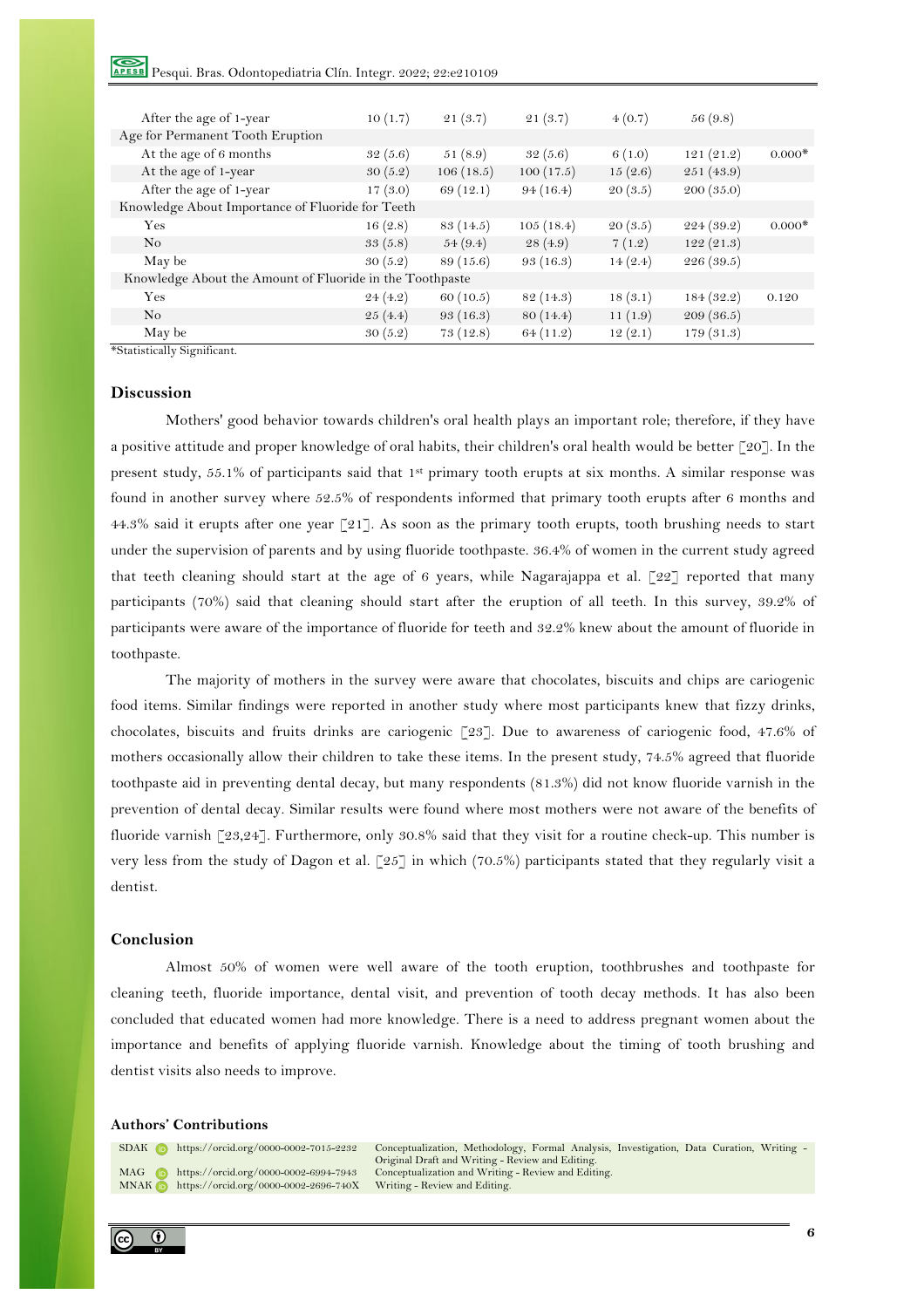| ESA –          | $\frac{1}{100}$ https://orcid.org/0000-0002-2347-030X     | Writing - Review and Editing.                                                                                                           |
|----------------|-----------------------------------------------------------|-----------------------------------------------------------------------------------------------------------------------------------------|
| BHAS <b>iD</b> | https://orcid.org/0000-0002-2033-0811                     | Conceptualization and Writing - Original Draft.                                                                                         |
|                | <b>FMAS b</b> https://orcid.org/0000-0002-6083-1493       | Conceptualization and Writing - Original Draft.                                                                                         |
|                | $KNAO \quad \text{https://orcid.org/0000-0002-2268-0970}$ | Conceptualization and Writing - Original Draft.                                                                                         |
|                |                                                           | All authors declare that they contributed to critical review of intellectual content and approval of the final version to be published. |
|                |                                                           |                                                                                                                                         |

# **Financial Support**

None.

#### **Conflict of Interest**

The authors declare no conflicts of interest.

## **Data Availability**

The data used to support the findings of this study can be made available upon request to the corresponding author.

#### **References**

- [1] Jain R, Oswal K, Chitguppi R. Knowledge, attitude and practices of mothers toward their children's oral health: A questionnaire survey among subpopulation in Mumbai (India). J Dent Res Sci Dev 2014; 1(2):40-5. https://doi.org/10.4103/2348-3407.135073
- [2] Mani SA, John J, Ping WY, Ismail NM. Knowledge, attitude and practice of oral health promoting factors among caretakers of children attending day-care centers in Kubang Kerian, Malaysia: A preliminary study. J Indian Soc Pedod Prev Dent 2010; 28(2):78-83. https://doi.org/10.4103/0970-4388.66741
- [3] Petersen PE. The World Oral Health Report 2003: continuous improvement of oral health in the 21st century—the approach of the WHO Global Oral Health Programme. Community Dent Oral Epidemiol 2013; 31(Suppl 1):3-23. https://doi.org/10.1046/j..2003.com122.x
- [4] American Academy of Pediatric Dentistry. Policy on early childhood caries (ECC): Classifications, consequences, and preventive strategies. The Reference Manual of Pediatric Dentistry. Chicago, Ill.: American Academy of Pediatric Dentistry; 2020:79-81.
- [5] Goettems ML, Ardenghi TM, Romano AR, Demarco FF, Torriani DD. Influence of maternal dental anxiety on oral health-related quality of life of preschool children. Qual Life Res 2011; 20(6):951-9. https://doi.org/10.1007/s11136-010-9816-0
- [6] Hajishengallis E, Parsaei Y, Klein MI, Koo H. Advances in the microbial etiology and pathogenesis of early childhood caries. Mol Oral Microbiol 2015; 32(1):24-34. https://doi.org/10.1111/omi.12152
- [7] Paglia L. Does breastfeeding increase risk of early childhood caries? Eur J Paediatr Dent 2015; 16(3):173.
- [8] Ahmadzadeh J, Rezaeian S, Esmahili-Sani A, Lava B, Mobaraki K, Amini S, et al. Oral health status and behaviors of children aged 6-12 years old: a cross-sectional study. Ann Public Health Res 2015; 2(2):10-7.
- [9] Tachalov VV, Orekhova LY, Kudryavtseva TV, Isaeva ER, Loboda ES. Manifestations of personal characteristics in individual oral care. EPMA J 2016; 7(1):8. https://doi.org/10.1186/s13167-016-0058-2
- [10] Soegyanto AI, Larasati RN, Wimardhani YS, Özen B. Mother's knowledge and behaviour towards oral health during pregnancy. Pesqui Bras Odontopediatria Clín Integr 2020; 20:5647. https://doi.org/10.1590/pboci.2020.113
- [11] Adeniyi A, Laronde D, Brondani M, Donnelly L. Perspectives of socially disadvantaged women on oral healthcare during pregnancy. Community Dent Health 2020; 37(1):39-44. https://doi.org/10.1922/CDH\_4591Adeniyi06
- [12] Adeniyi A, Donnelly L, Janssen P, Jevitt C, Kardeh B, Bergmann HV, et al. Pregnant women's perspectives on integrating preventive oral health in prenatal care. BMC Pregnancy and Childbirth 2021; 21:271.
- [13] Feldens CA, Kramer PF, Sequeira MC, Rodrigues PH, Vitolo MR. Maternal education is an independent determinant of cariogenic feeding practices in the first year of life. Eur Arch Paediatr Dent 2012; 13(2):1-11. https://doi.org/10.1007/BF03262847
- [14] Plonka KA, Pukallus ML, Barnett A, Holcombe TF, Walsh LJ, Seow WK. A controlled, longitudinal study of home visits compared to telephone contacts to prevent early childhood caries. Int J Paediatr Dent 2013; 23(1):23-31. https://doi.org/10.1111/j.1365-263X.2011.01219.x
- [15] Wigen TI, Wang NJ. Caries and background factors in Norwegian and immigrant 5-year-old children. Community Dent Oral Epidemiol 2010; 38(1):19-28. https://doi.org/10.1111/j.1600-0528.2009.00502.x
- [16] Lemos LV, Myaki SI, Walter LR, Zuanon AC. Oral health promotion in early childhood: age of joining preventive program and behavioral aspects. Einstein 2014; 12(1):6-10. https://doi.org/10.1590/S1679-45082014AO2895
- [17] Henry JA, Muthu MS, Swaminathan K, Kirubakaran R. Do oral health educational programmes for expectant mothers prevent early childhood caries? a systematic review. Oral Health Prev Dent 2017; 15(3):215-21. https://doi.org/10.3290/j.ohpd.a38522